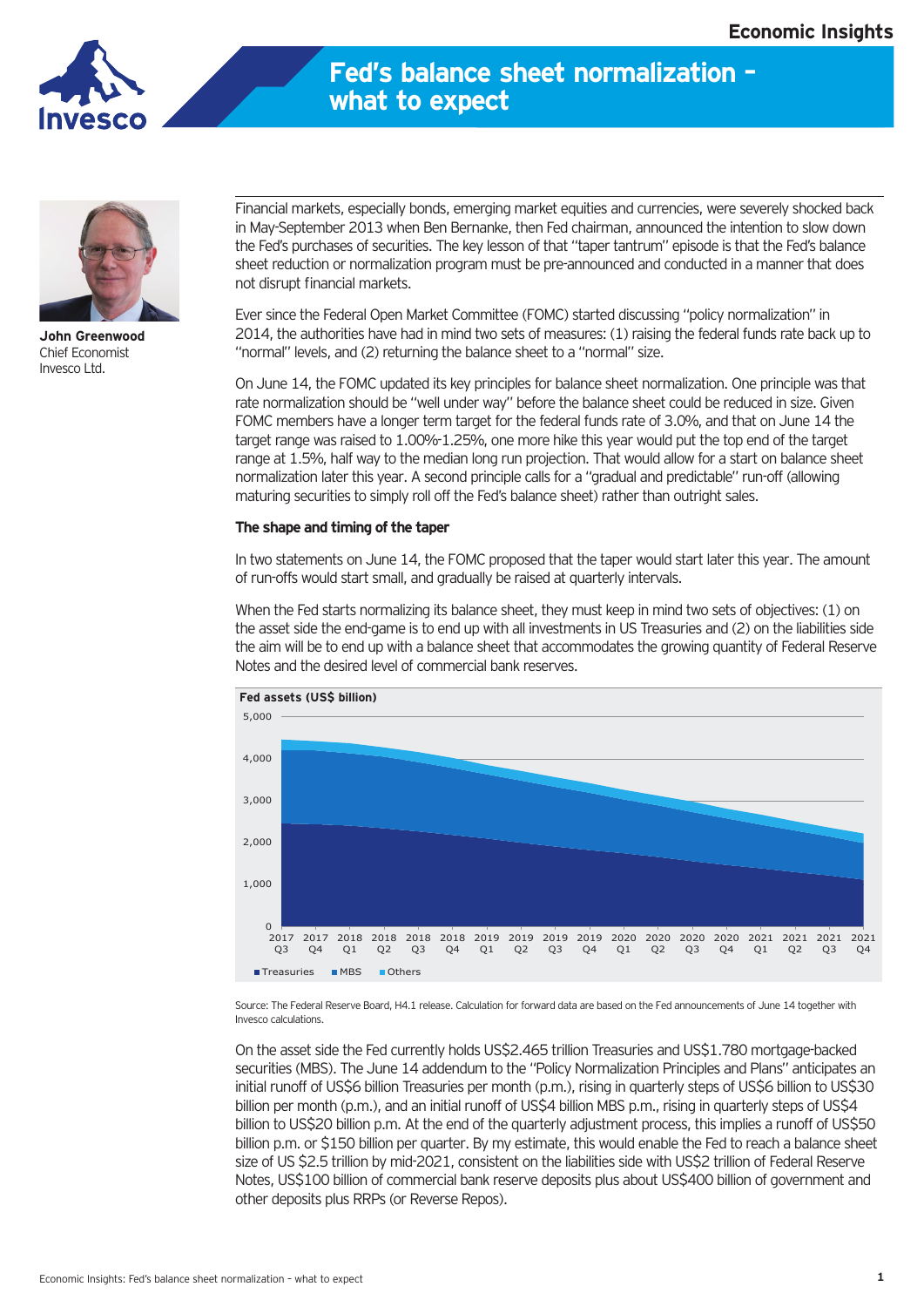

To eliminate the MBS holdings altogether and end up with a portfolio of securities that is 100% Treasuries by mid-2021, it will be necessary for the rate of MBS pre-payments and runoffs to exceed the Fed's endtarget figure of US\$20 billion p.m. Moreover, to keep pace with the need for a growing volume of Federal Reserve Notes and bank reserve deposits, the Fed will need to start buying Treasuries from 2020 or 2021. It is possible that there could be some sales of MBS and purchases of Treasuries in a form of "Operation Twist".



Source: The Federal Reserve Board, H4.1 release. Calculation for forward data are based on the Fed announcements of June 14 together with Invesco calculations.

Fed staff and FOMC members are keen that the balance sheet normalization process, once announced, should operate "in the background" and not be the subject of market focus – hence the pre-announced schedule of accelerated runoffs. So far almost the only thing that the Fed has not announced is the starting date.

Through the period 2018-2021, this kind of schedule would imply a reduction in the size of the Fed's balance sheet of roughly US\$2 trillion from US\$4.5 trillion at present to around US\$2.5 trillion — assuming a stable economic outlook and therefore no interruptions.

## **Market impact**

When the Fed acquired its portfolio of securities in 2008-2014 it purchased most of its securities from *non-banks*, resulting in Fed payments to these institutions which boosted the level of deposits in the banking system, easing financial conditions and supporting asset values in bond and equity markets. To avoid imposing unnecessary stress on financial markets during the reverse process, it will be important to avoid any decline of bank deposits.

To be specific, the runoffs of the Fed's maturing securities will be matched by reductions in government or agency deposits at the Fed. Both sides of the Fed balance sheet will decline. However, being short of funds, the Treasury and Agencies will need to issue replacement securities, selling them to institutional investors. In other words, Treasury and Agency auction amounts will increase.

This carries with it the risk of higher long term interest rates, an increase in risk aversion by the banks and possibly lower loan growth in the banking system. This in turn could result in reduced deposits held by non-banks and therefore slower M2 growth in the US. For this reason, the Fed must ensure that bank credit creation continues uninterrupted during the normalization process in order to prevent an unwarranted slowdown in money and credit growth.